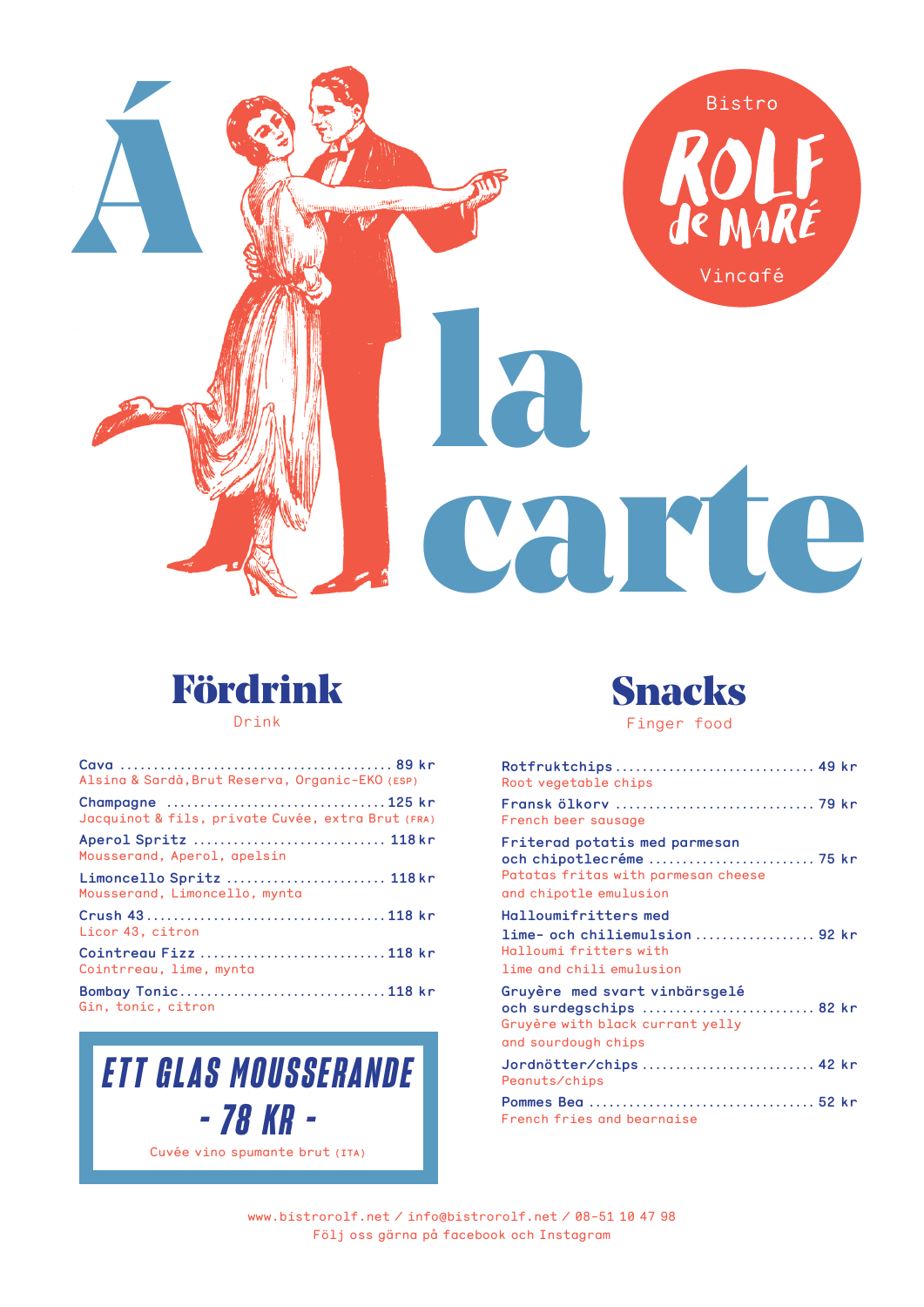

French "pizza" Good to share

# **La Classique**.......................... 135 kr

parmesan, bacon och lök Parmesan cheese. hacon and onione

# 

parmesan, sikrom och lök Parmesan cheese. whitefish roe and onions

## La Niçoise ............................. 145 kr

parmesan, sardeller, oliver, lök och kapris Parmesan cheese, anchovy, olives, onion and capers

### **La Chèvre manual de la constant de la Chèvre de la constant de la constant de la constant de la constant de l**

chèvre, parmesan, ugnsbakade rödbetor, honung och pinjenötter Chèvre and Parmesan cheese, baked beets, honey and pine nuts



Salads/Sandwich

Halloumi .................................. 192 kr

sallad med granatäppelkärnor, citronette och rostade pistagenötter (GF) Salad with halloumi cheese, pistachios,

# pomegranate and citronette

# **Caesarsallad** ....................... 178 kr

med kycklingspett, bacon och krutonger Caesar salad with chicken skewer ond bacon

# Räkmacka *.........................*... 185 kr

med räkor, ägg och majonnäs (LF) Open sandwich with prawns, egg and mayonnaise

# **Varmrätter**

 $M$  $O$  $i$  $n$ 

### **Rolf de Marés fisk**och skaldjursgryta ............. 208 kr

med räkor, saffran, krutonger och gioli

Creamy saffron flavoured fish stew with prawns, aioli and croutons

# **Veckans pasta .................... 179 kr**

Se separat menyblad (går att få vegetarisk) Pasta of the week (we can always do it vegetarian) See separate menu

# 

med stekt rimmat fläsk och rårörda lingon Swedish potato pancakes with fried salted pork and lingonberries

## 

med bearnaise, bakad tomat och pommes frites  $(GF,LF)$ Pork tenderloin with bearnaise sauce. baked tomato and french fries

# **Biff Minute ..........................245 kr**

Café De Paris, tomatsallad och pommes frites (GF.LF) Minute steak with Café de Paris, tomato salad and french fries



# ALLT T FTTL RÄKMACKA **OCH FTT GLAS VTN - 258 KR -**

MED ALKOHOLFRITT ALTERNATIV

 $-219$  KR  $-$ 

Vänligen meddela oss om du har någon allergi. Please let us know if you have any allergies.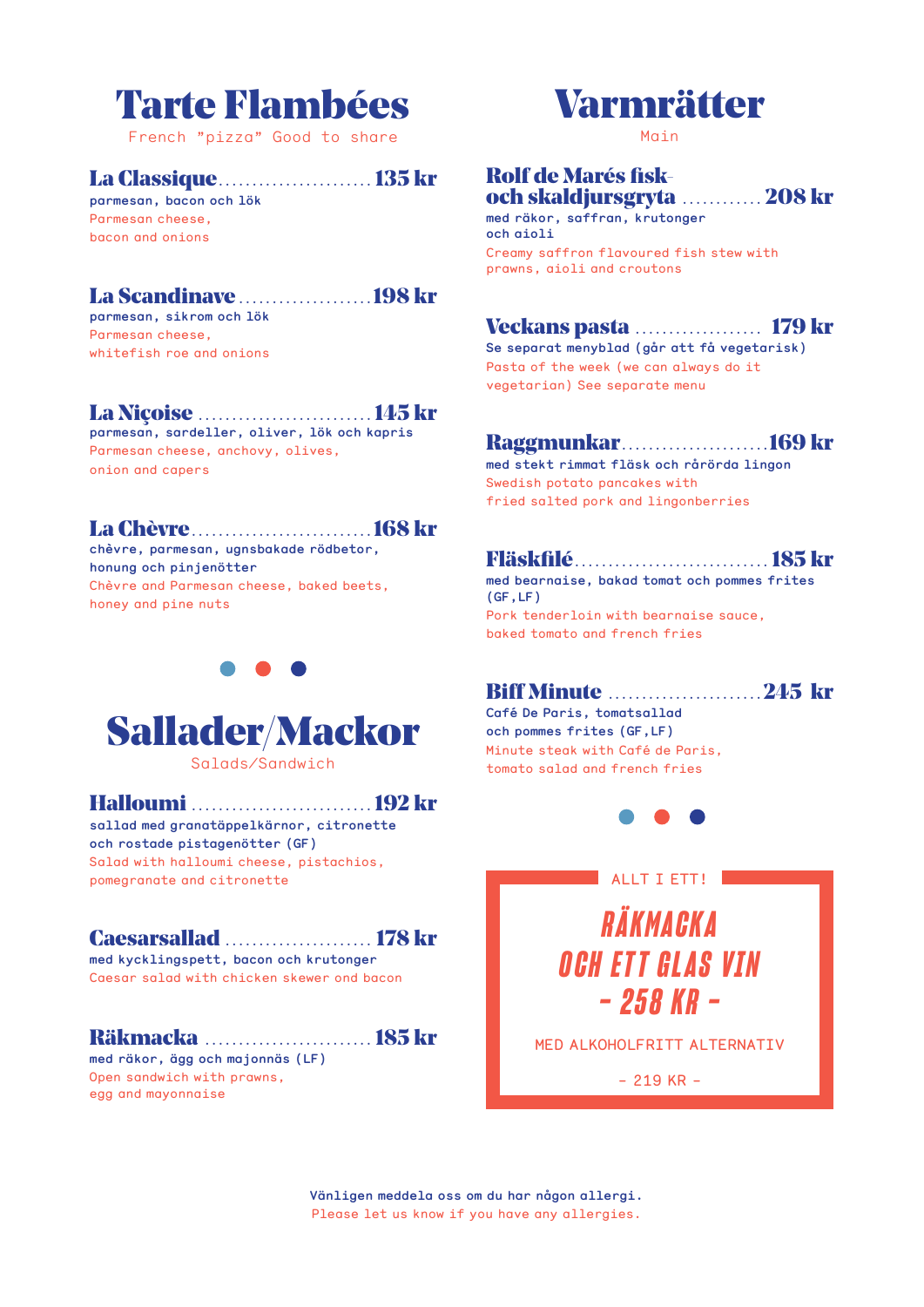# **Efterrätter**

Desserts

# Klassisk Crème Bruleé ......... 95 kr

Crème Bruleé

### 

med Drottningsylt och vaniljglass Small pancakes with vanilla ice cream, homemade raspberry and bilberry jam

### 

med nötter, vaniljglass och chokladsås Brownie with nuts, vanilla ice cream och chocolate sauce

# **Chokladtryffel manufacturers** 48 kr

med honung och havssalt Chocolate truffle with honey and sea salt

### 

med hallon, rabarber och vaniljglass Rasberry and rubarb tarte with vanilla ice cream

## 

med vispad arädde och marshmallows Hot chocolate, whipped cream and marshmallows

# **IRISH COFFEE - 96 KR**

# ALLA ANDRA VARMA DRINKAR - 115 KR

Warm drinks (4 cl) Kaffe Karlsson BAILEYS, COINTREAU Lumumba RUM, HOT CHOCOLATE French coffee COGNAC Caribbean coffee RUM, KAHLÚA Mexican coffe TEQUILA, KAHLÚA Spanish coffee LICOR 43

# **Kaffe & Te**

Coffee and Tea

| Bryggkaffe 38 kr                   |  |
|------------------------------------|--|
| Te (Svart/Grönt) 32 kr             |  |
| Espresso 36/42 kr                  |  |
|                                    |  |
|                                    |  |
| Varm Choklad med marshmallows52 kr |  |

Ett glas dessertvin (6 CL) ......... 78 kr Moscato D'Asti 2017

# **Avec & Sprit**

#### Avec and Spirits

| Snaps                              | PER CL |  |
|------------------------------------|--------|--|
| Aalborgs jubileum, Skåne akvavit   |        |  |
| OP Andersson, Bäska droppar, 22 kr |        |  |

#### **Bitter**

| Jägermeister  25 kr  |  |
|----------------------|--|
| Fernet Branca  25 kr |  |
|                      |  |

### Whisky/Bourbon

| Johnnie Walker Black Label29 kr |  |
|---------------------------------|--|
|                                 |  |
|                                 |  |
|                                 |  |
| Highland Park 39 kr             |  |
|                                 |  |

### Tequila

| Gold/Silver 28 kr |  |
|-------------------|--|
|                   |  |

### Övriga

| Cognac Grönstedts Monopol 28 kr |  |
|---------------------------------|--|
| Boulard calvados 28 kr          |  |
|                                 |  |
|                                 |  |
|                                 |  |
|                                 |  |
|                                 |  |
| Southern Comfort 23 kr          |  |